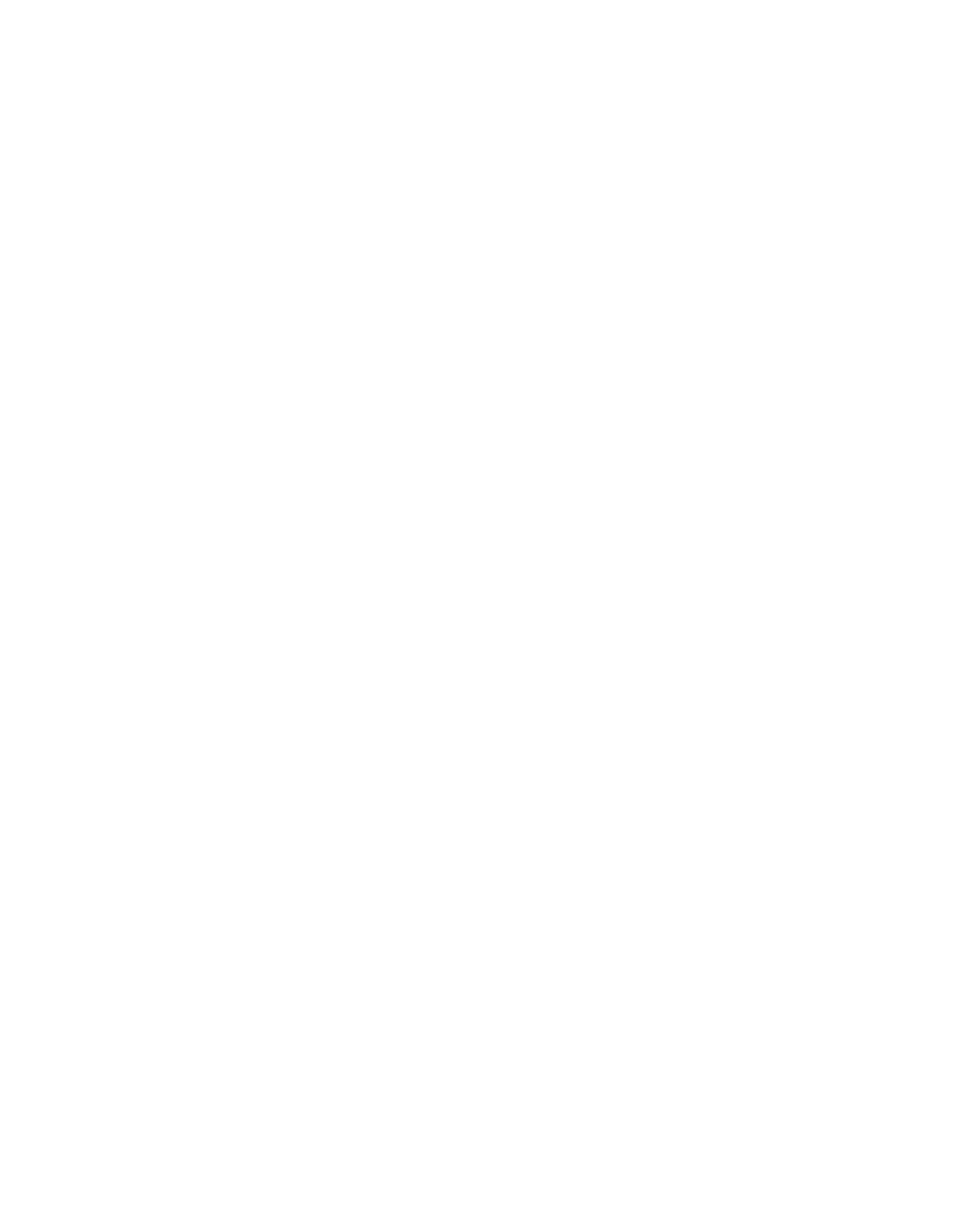## **BURKE, Justice.**

[¶1] Appellant, Eric DeMillard, challenges an order from the district court revoking his probation. He contends the district court abused its discretion in revoking his probation because the conduct violating the terms of his probation was not "willful." He also claims the district court exceeded statutory authority by ordering involuntary administration of medication in order to restore his competency during the probation revocation proceedings. We affirm.

### *ISSUES*

- 1. Did the district court abuse its discretion when it revoked Appellant's probation?
- 2. Did the district court err in granting the State's Motion for Involuntary Medication to restore Appellant to competency?

## *FACTS*

[¶2] In 1999, Appellant was charged with four counts of kidnapping, four counts of interference with custody, one count of interference with a peace officer, one count of possession of a weapon with unlawful intent, and one count of aggravated burglary for "keeping his children in his estranged wife's home in Rawlins, Wyoming for several days without her permission, while holding law enforcement at bay." *DeMillard v. State*, 2008 WY 93, ¶ 4, 190 P.3d 128, 129 (Wyo. 2008) (*DeMillard I*). Appellant pled guilty to burglary and attempted assault on a peace officer and *nolo contendere* to four counts of interference with custody, and the State agreed to dismiss the remaining charges. *Id.*, ¶ 5, 190 P.3d at 129. The district court accepted the agreement after finding that Appellant was competent to enter a plea and that Appellant made the plea knowingly and voluntarily. The court sentenced Appellant to prison on each of the counts, but suspended the sentences in favor of twelve years of supervised probation. In acknowledgment of Appellant's history of mental health problems, the court conditioned Appellant's probation on his compliance "with any medical or mental health requirements placed upon him either by the Department of Corrections or as a result of recommendations made by the Wyoming State Hospital or other psychiatric facility." The court also ordered Appellant to have no contact with his ex-wife or her six children.

[¶3] In the following years, the State sought to revoke Appellant's probation on several occasions. In June, 2002, the State filed a petition to revoke Appellant's probation for failing to comply with recommended outpatient mental health treatment. Appellant responded to the petition by filing a motion for a mental health evaluation to determine (1) his fitness to proceed, and (2) his mental status at the time of the alleged probation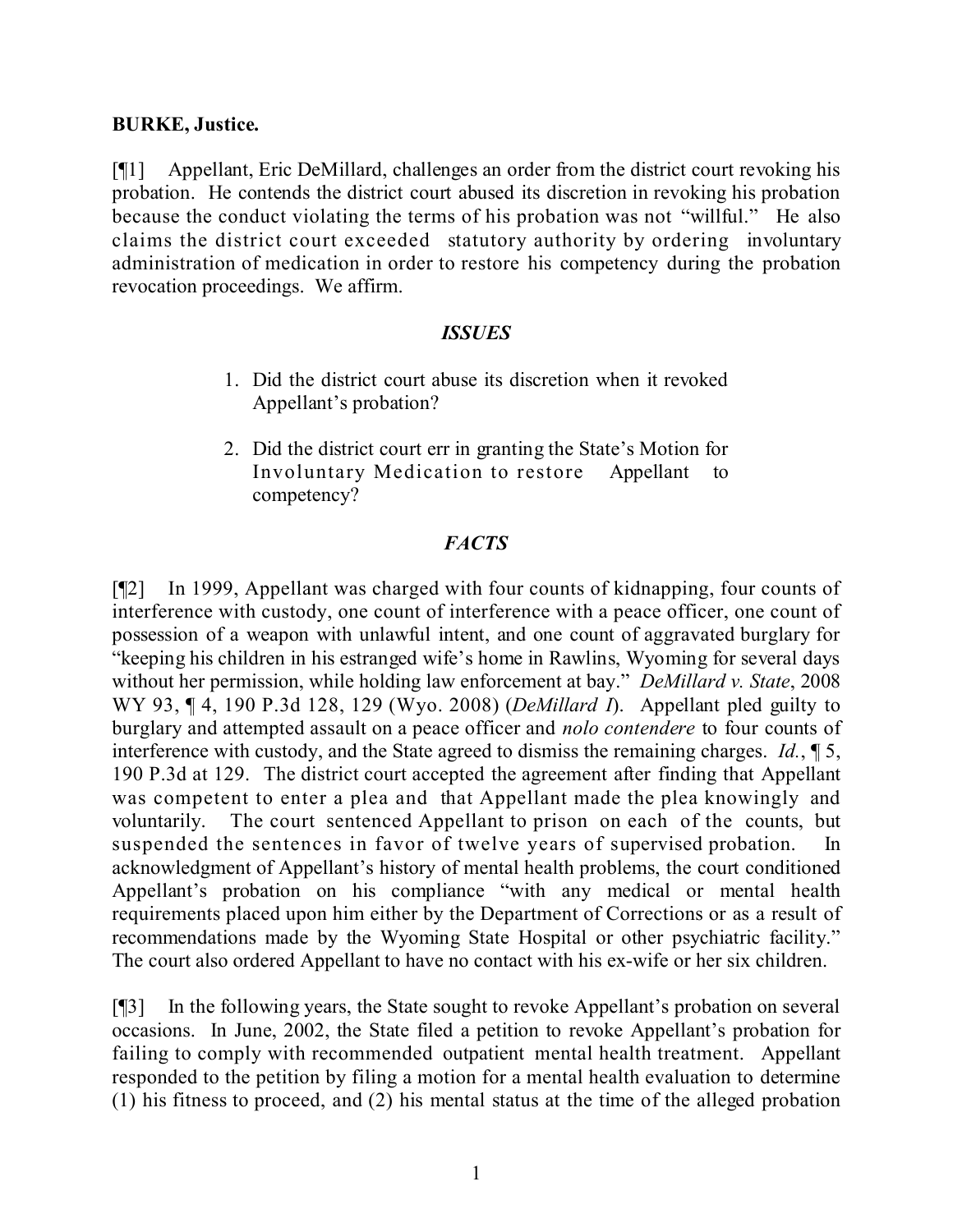violation. The report generated as a result of the mental health evaluation noted that Appellant had previously been diagnosed with several mental illnesses, including Major Depressive Disorder, Obsessive-Compulsive Disorder, Post-Traumatic Stress Disorder, and Mixed Personality Disorder, and also noted that his psychiatrist was presently considering a diagnosis of schizophrenia. Ultimately, the report concluded that Appellant was "severely mentally ill" at the time of the alleged probation violation and that, due to his mental illness, he lacked the capacity to comply with the conditions of his probation. The report stated that Appellant's "treatment needs exceed that which could reasonably be provided for him on an outpatient basis," and suggested that "a trial of inpatient treatment would be in order." Based on the mental health evaluation, the State stipulated to the dismissal of its petition to revoke Appellant's probation.

[¶4] In April, 2005, the State again sought to revoke Appellant's probation due to his failure to comply with recommended mental health treatment. At the hearing on the State's petition, Appellant again requested a mental health evaluation to determine his competency to proceed, and the court suspended the proceedings pending the results of the evaluation. The report generated from that evaluation concluded that "Mr. DeMillard does have the basic capacity to comprehend his position, understand the nature and object of the proceedings against him, conduct his defense in a rational manner, and the ability to cooperate with his counsel to the end that a defense may be interposed on his behalf." Subsequent to the issuance of this report, the State filed another petition to revoke Appellant's probation, which added the allegation that Appellant had violated the conditions of his probation by contacting his children. However, for reasons that are unclear from the record, after holding an initial hearing on the State's petitions, the court issued an order dismissing the petitions and reinstating Appellant's probation.

[¶5] Appellant subsequently filed a motion to modify his probation conditions to allow him to have telephone contact with his children, and a motion requesting that the district court discharge him from probation altogether. After holding a hearing, the district court denied Appellant's motions, noting that it had not received any indication "by letter or otherwise here today that these children and this ex-wife want to have some contact with Mr. DeMillard." We affirmed the district court's rulings in *DeMillard I*,  $\P$  16-17, 190 P.3d at 131.

[¶6] The present case was initiated on April 6, 2011, when the State filed its fourth petition to revoke Appellant's probation. The State alleged that Appellant violated probation by contacting his children via email and Facebook, and it supported those allegations by attaching copies of a Facebook message and emails sent by Appellant. The district court issued a warrant for Appellant's arrest and extradition proceedings were commenced in order to transport Appellant from Arizona, where he was residing at the time, to the Carbon County jail. Following Appellant's arrest, the district court appointed counsel for Appellant and set a probation revocation hearing for July 19, 2011.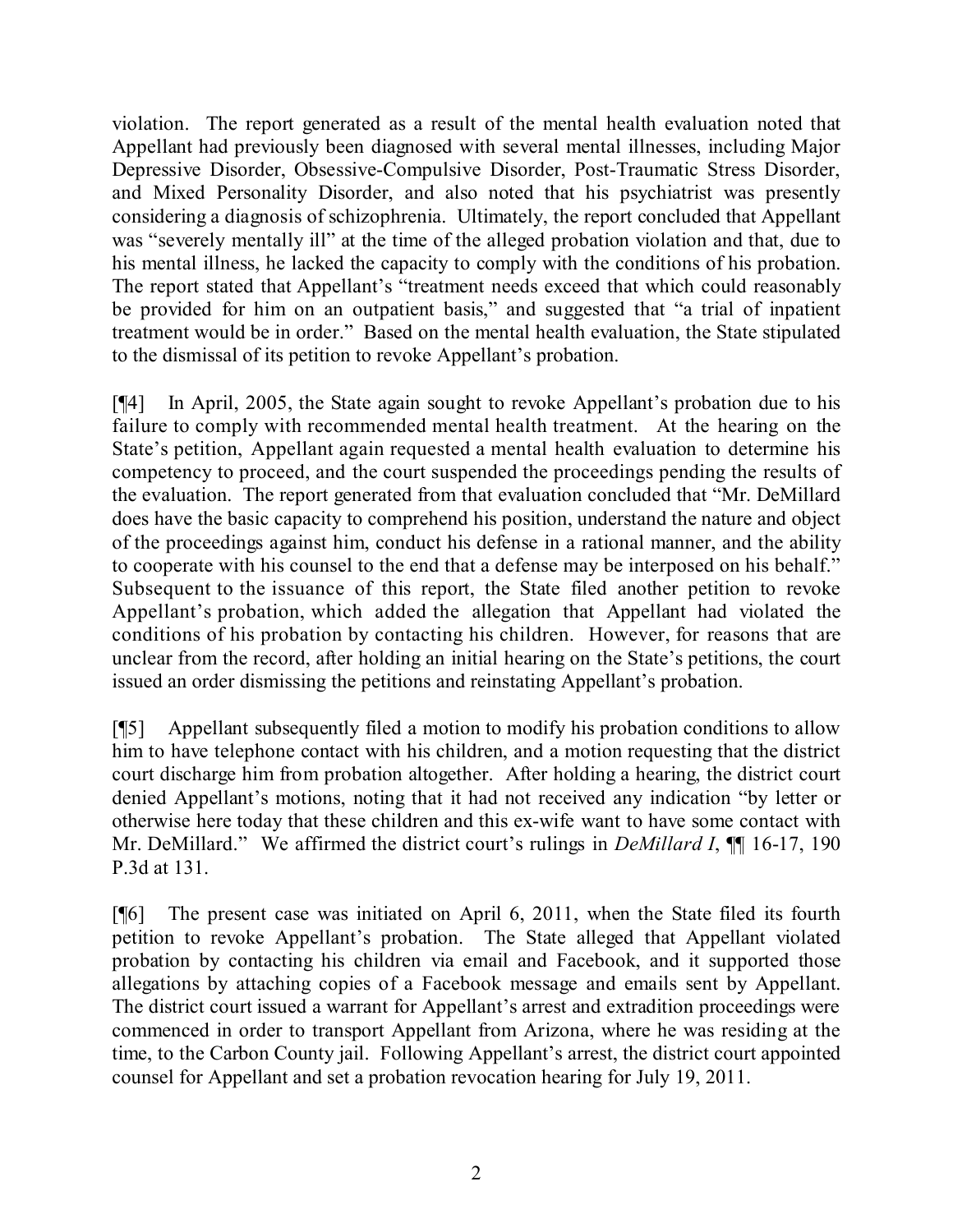[¶7] As in the prior probation revocation proceedings, Appellant's counsel filed a motion for a mental health evaluation to determine Appellant's fitness to proceed. The district court granted the motion, and an evaluation was conducted by a forensic evaluator at the Wyoming State Hospital. In the October 28, 2011 evaluation, the evaluator concluded that, at that time, Appellant was not competent to proceed "due to major mental illness." However, the evaluator noted that Appellant was refusing to take prescribed medication and requested a 90-day extension for an attempt at restoration of Appellant's competence via medication management. As a result of the evaluation, the district court ordered that all further proceedings be suspended pending determination of Appellant's capacity to proceed.

[¶8] On December 8, Appellant's forensic evaluator notified the district court that Appellant was refusing to take his antipsychotic medication, and that his mental condition had deteriorated as a result. The evaluator stated:

> Consequently, his mental illness is significantly interfering with his ability to proceed in his legal case and this evaluator requests the Court consider ordering involuntary medication in an attempt at restoration of his adjudicative capacities, pursuant to W.S. 7-11-303(c)(vi)(e) et seq. There is a strong probability that Mr. DeMillard will respond favorably to medication, according to 2005 hospital records.

The State subsequently filed a motion seeking to medicate Appellant involuntarily under Wyo. Stat. Ann. § 7-11-303(e) in order to restore his competency to participate in the probation revocation proceedings. A hearing was held and the district court granted the motion. The court concluded that, based on the testimony presented at the hearing, "there is a substantial probability that Mr. DeMillard will become competent in the near future," and that "[t]he involuntary [administration] of antipsychotic medications will significantly further the governmental interests" in bringing Mr. DeMillard to a probation revocation hearing. On July 9, 2012, after Appellant had been medicated pursuant to the court's order, the court entered an order finding Appellant competent to proceed.

[¶9] At the probation revocation hearing, the district court received evidence indicating that Appellant had repeatedly sent written correspondence to two of his sons in violation of the terms of his probation. One of his sons testified that he had received "between 20 and 50" letters from Appellant, and that, eventually, "we just kind of started throwing them away because we did not really care what was written on them at this point." He also stated that he received six or seven Facebook messages from Appellant before he "blocked" Appellant's ability to send messages to him. The son testified that, after he blocked Appellant's communications, Appellant proceeded to send messages to the son's friend and to his girlfriend. Another of Appellant's sons also testified that he received numerous letters and Facebook messages from Appellant during the period of his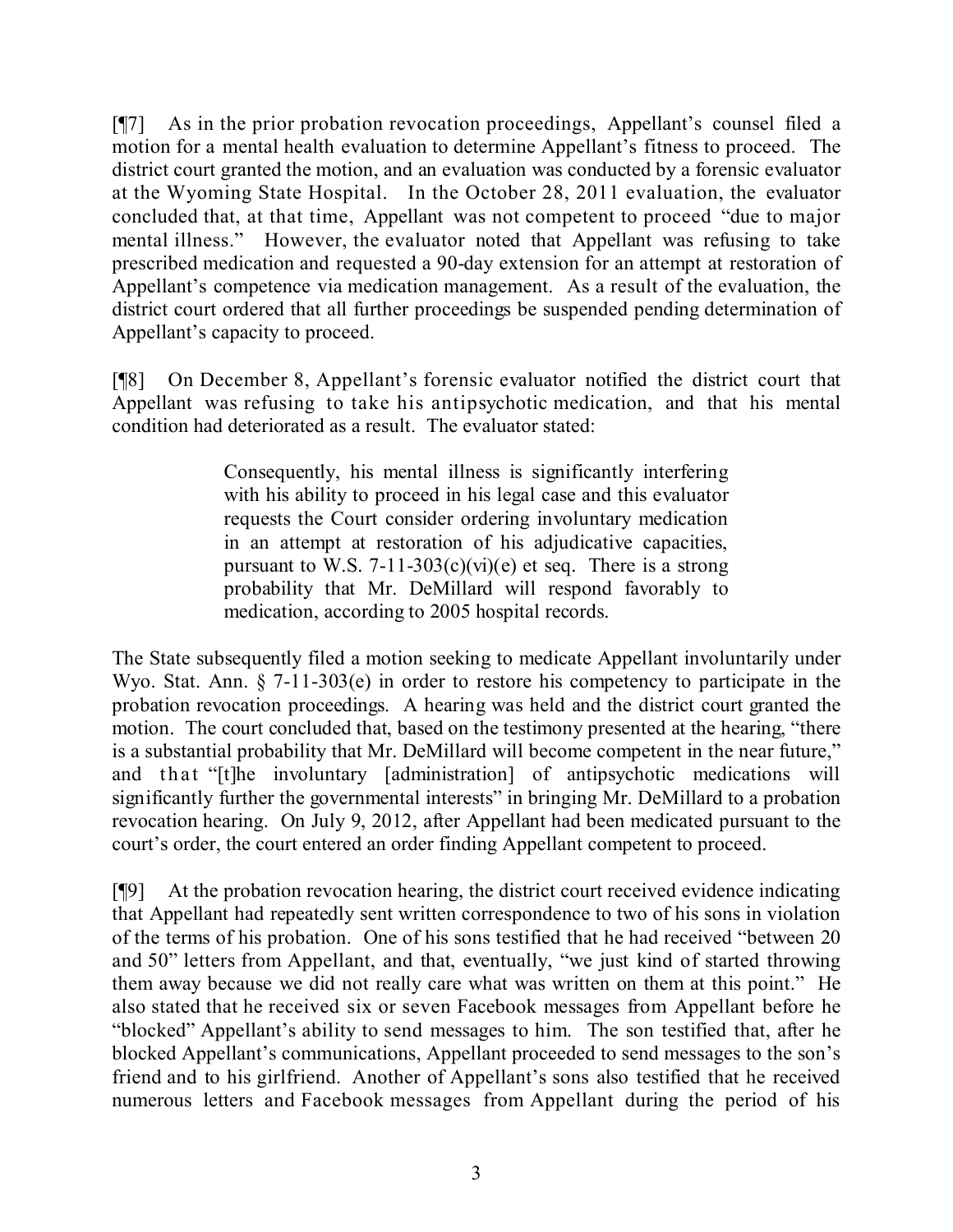probation. He stated that the letters were sent to him directly, as well as through the University of Wyoming, until he informed the University to stop forwarding the letters because he did not want to hear from Appellant. Appellant also took the stand at the hearing and admitted to sending three cards or letters per month to his children since 2006. Although Appellant asserted that his probation officer had given him permission to send those cards and letters, he provided no other evidence in support of that assertion.

[¶10] At the conclusion of the hearing, the district court found that Appellant had violated the terms of his probation by contacting his children and, accordingly, the court revoked Appellant's probation. The court reinstated Appellant's original sentence, with credit for pre-sentence confinement. Appellant timely filed this appeal.

# *STANDARD OF REVIEW*

[¶11] We review a district court's decision to revoke probation for an abuse of discretion:

> A district court's decision to revoke probation and impose a sentence is discretionary and will not be disturbed unless the record demonstrates a clear abuse of discretion. *Mapp v. State*, 929 P.2d 1222, 1225 (Wyo. 1996). We review the district court's decision to determine whether the court could reasonably conclude as it did. *Id.* "Upon review, all that is necessary to uphold a district court's decision to revoke probation is evidence that it made a conscientious judgment, after hearing the facts, that a condition of probation had been violated." *Sweets v. State*, 2003 WY 64, ¶ 9, 69 P.3d 404, 406 (Wyo. 2003).

*Forbes v. State*, 2009 WY 146, ¶ 6, 220 P.3d 510, 512-13 (Wyo. 2009). The question of whether the district court properly authorized Appellant's involuntary medication presents an issue of statutory interpretation, which we review *de novo*. *Spreeman v. State,* 2012 WY 88, ¶ 6, 278 P.3d 1159, 1161 (Wyo. 2012).

## *DISCUSSION*

[¶12] Revocation of probation is largely governed by court rule. W.R.Cr.P. 39. The State is required to establish the violation of the conditions of probation alleged in the petition by a preponderance of the evidence. W.R.Cr.P. 39(a)(5). *Edrington v. State*, 2008 WY 70, ¶ 7, 185 P.3d 1264, 1266 (Wyo. 2008). In order to revoke probation for the violation of a condition of probation not involving the payment of money, the violation must be willful, or if not willful, must presently threaten the safety of society. *Id.*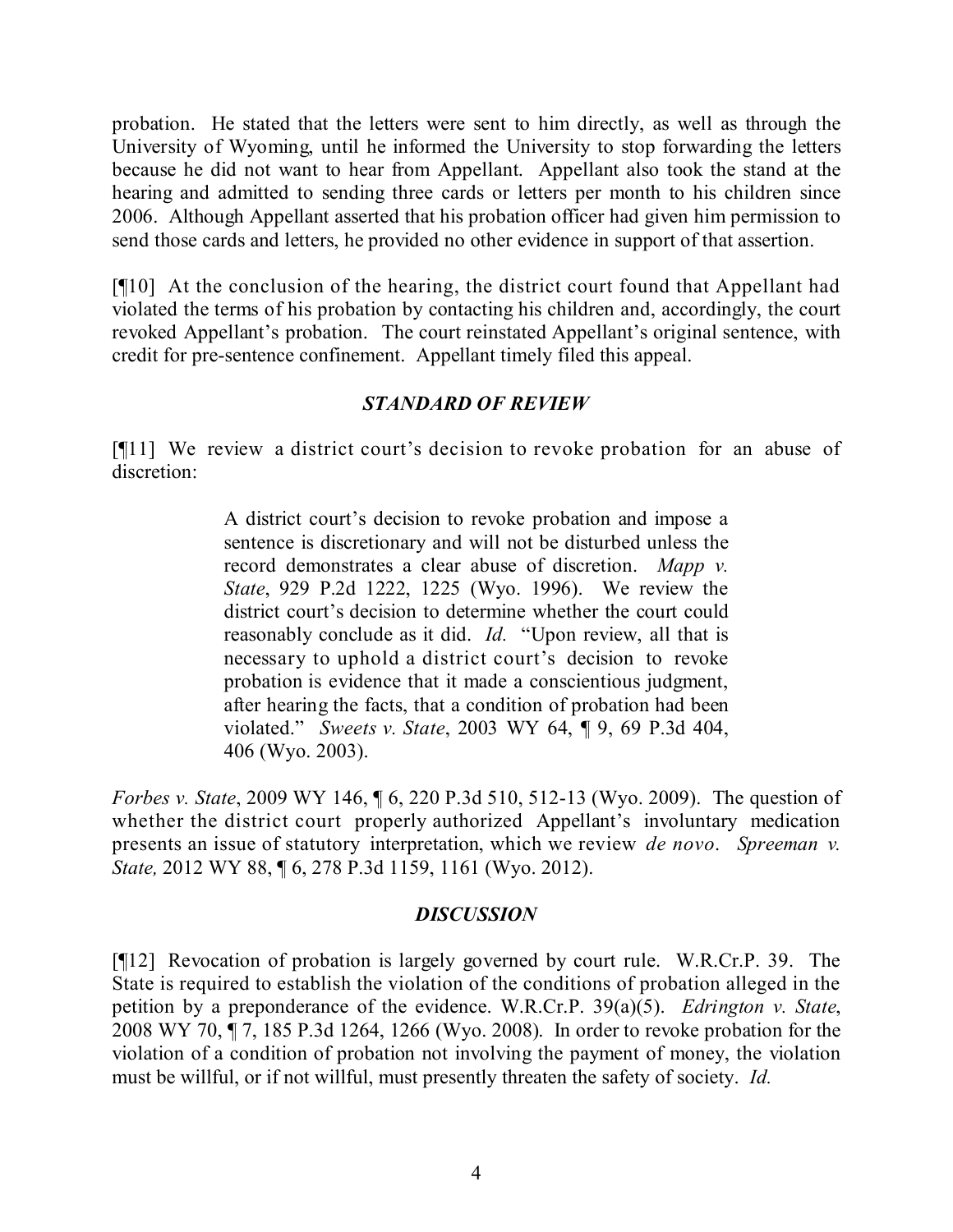The proceedings for probation revocation consist of a twopart process. The first part, the adjudicatory phase, requires the district court to determine by a preponderance of the evidence whether a condition of probation was violated. W.R.Cr.P. 39(a)(5). The second, dispositional phase, is triggered only upon a finding that a condition of probation was violated. In this phase, the district court must deliberate not only upon the violation, but also the reasons the conditions were originally imposed and the circumstances surrounding the violation.

*Id.*, ¶ 7, 185 P.3d at 1266-67 (quoting *Mapp*, 929 P.2d at 1226). "Willfulness is determined at the dispositional phase of the proceedings." *Edrington*, ¶ 7, 185 P.3d at 1267 (quoting *Sinning v. State,* 2007 WY 193, ¶ 10, 172 P.3d 388, 390 (Wyo. 2007)).

[¶13] Appellant concedes that he contacted his children on numerous occasions, and that those contacts violated the conditions of his probation. He contends, however, that the district court abused its discretion in ordering revocation of his probation because the violations were not "willful." Appellant claims that the district court, in revoking his probation, completely ignored his mental illness.

[¶14] We have said that the term "willful" is to be accorded its ordinary and common meaning unless a statute indicates that some specialized meaning is intended. *Edrington*, ¶ 9, 185 P.3d at 1267. "Willfully means intentionally, knowingly, purposely, voluntarily, consciously, deliberately, and without justifiable excuse, as distinguished from carelessly, inadvertently, accidentally, negligently, heedlessly or thoughtlessly." *Id.* Whether a defendant's probation violation was willful is a question of fact, and we will not disturb the trial court's determination that the defendant acted willfully unless that determination was clearly erroneous. *Id.*

[¶15] In determining whether the district court abused its discretion in revoking Appellant's probation, we must note initially that Appellant did not contend, before the district court, that his conduct in violation of his probation was not willful. While Appellant clearly contended that he was not competent to participate in the probation revocation proceedings due to his mental illness, he made no claim that he was incompetent at the time of the alleged acts. Rather, Appellant chose to challenge the revocation of his probation on the grounds that, because he had been confined for well over a year during the pending probation revocation proceedings, "the punishment should have been met by now."

[¶16] The State contends that, at the probation revocation hearing, Appellant had the burden of proving that his conduct was not willful. We have never had occasion to determine which party has the burden of proving the willfulness of the defendant's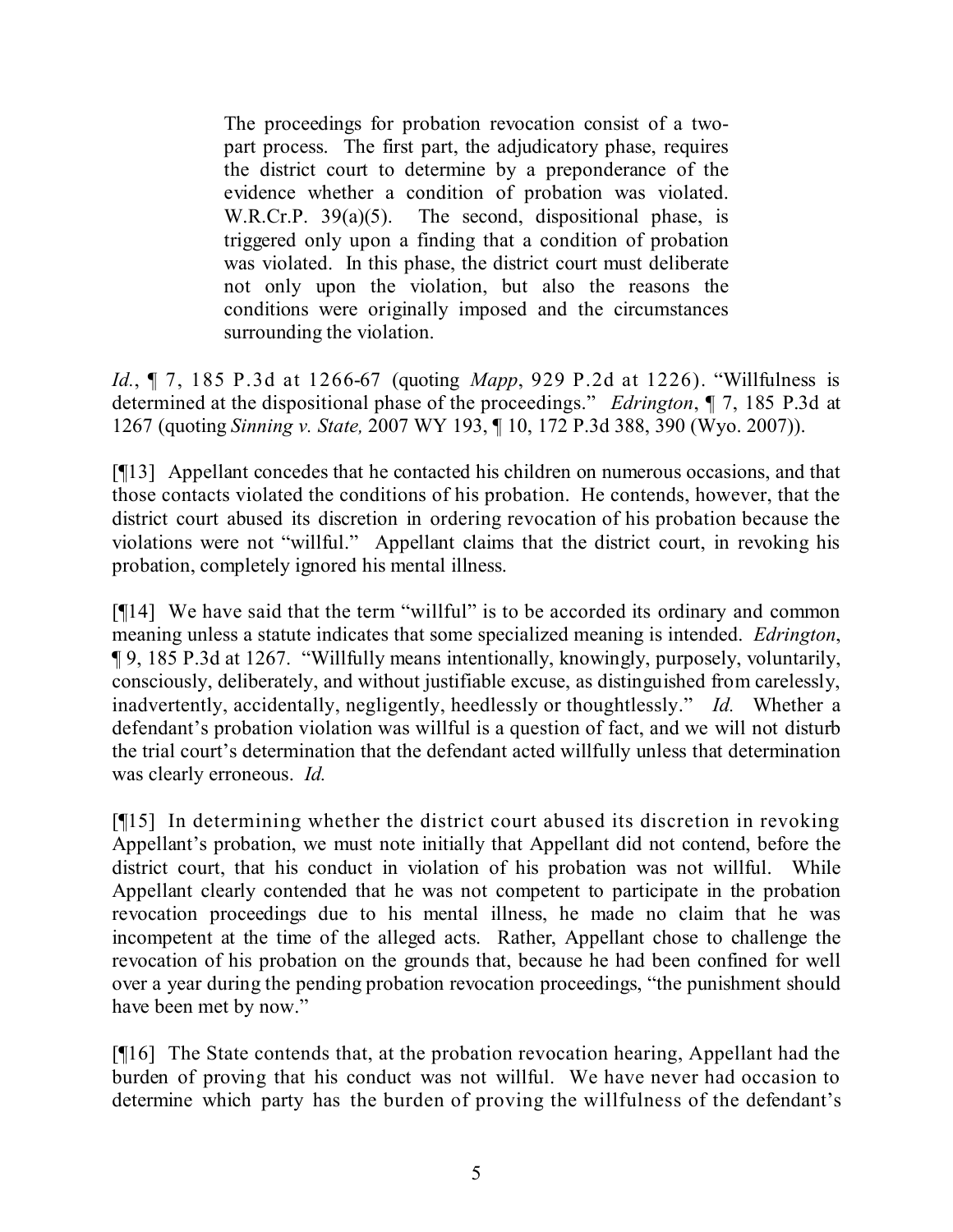conduct in a probation revocation proceeding that does not involve the payment of money.<sup>1</sup> However, we need not address the issue in this appeal because we find ample evidence in the record to support the conclusion that Appellant's conduct was, in fact, willful. At the probation revocation hearing, the State presented uncontroverted evidence that Appellant violated the no-contact condition of his probation. The State presented the testimony of two of Appellant's sons, who stated that Appellant had sent them Facebook messages, letters, and emails against their wishes. At the hearing, Appellant admitted that he had sent three letters or cards per month since 2006, but claimed that he had "permission" from his probation officer to send those letters. However, Appellant's statement that he violated the conditions of his probation only upon receiving permission from his probation officer belies the claim, raised on appeal, that the violations were the product of his mental illness. Further, Appellant's numerous attempts to modify the nocontact provision of his probation terms strongly suggests that he was aware that contact with his children was prohibited, and that he knowingly and consciously acted in violation of that provision. As noted by the district court:

> [I]f anyone had the time and the inclination, you could go back through this file and see numerous, numerous instances when Mr. DeMillard has either wanted to have contact or has had contact<sup>[1]</sup>, and he has consistently wanted to have contact with his children throughout this long period of time. And that culminated with him actually filing a petition seeking to modify that term of probation to allow him to have contact. . . .

> And as happened here today, again, at that time, his children made it very clear that they wanted no contact with their father. . . .

<sup>&</sup>lt;sup>1</sup> In *Ramsdell v. State*, 2006 WY 159, 149 P.3d 459 (Wyo. 2006), the defendant's probation was revoked for failure to pay restitution in accordance with his probation terms. We stated that "Once the State demonstrated a failure to pay, the burden shifted to Mr. Ramsdell to establish that he had an inability to pay restitution." *Id.*, ¶ 21, 149 P.3d at 464 (citing *Dickson v. State*, 903 P.2d 1019, 1023 (Wyo. 1995) ("In Wyoming, once the State has established the failure of a probationer to pay restitution as ordered by the court, the probationer must establish any defense to revocation based on his alleged inability to pay.")). We note that at least one court has determined that this burden-shifting scheme in probation revocation proceedings is not context-dependent. *State v. Miles*, 2011 VT 6, ¶ 6, 189 Vt. 564, 565, 15 A.3d 596, 598 (Vt. 2011) ("In a probation revocation hearing, the State bears the burden of proving the probation violation by a preponderance of the evidence. If the State meets its initial burden, the burden of persuasion shifts to the probationer to prove that the failure to comply with the probation condition was 'not willful but rather resulted from factors beyond his control and through no fault of his own.'") (internal citation omitted).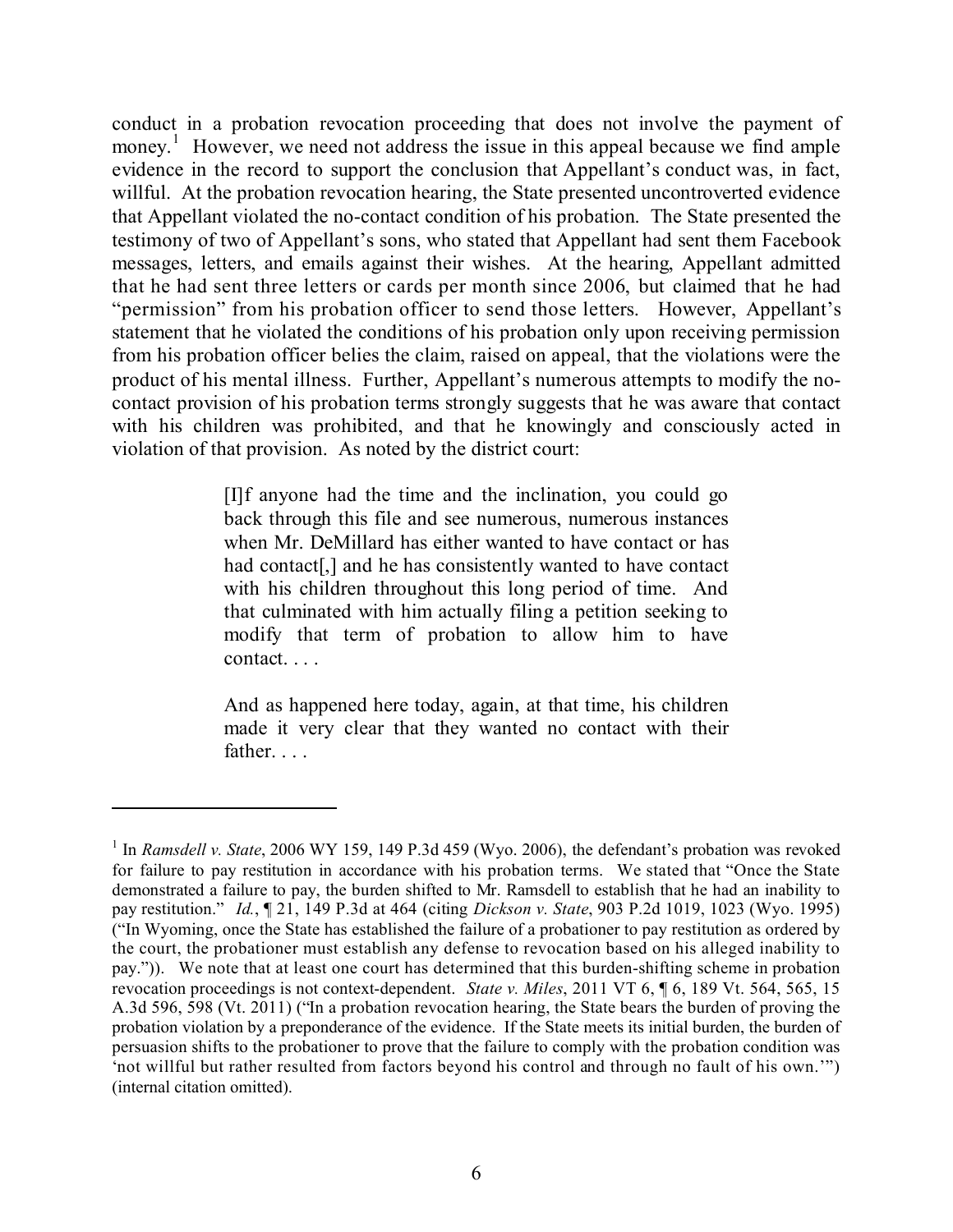These young men were the victims in this case. And there's no way you could force them to have contact, and they have made it very plain today that they did not want to have contact. And yet, [it has] continued and continued and continued.

Indeed, in the years following the entry of his sentence, Appellant filed over a dozen motions seeking permission to make contact with his children, all of which were denied. In light of the evidence produced at the hearing in this matter, as well as Appellant's failure to argue that his conduct in violation of the conditions of his probation was not willful, we are unable to conclude that the district court abused its discretion in revoking Appellant's probation.

[¶17] In his second issue, Appellant contends the district court erred as a matter of law in ordering the involuntary administration of medication for the probation revocation hearing under Wyo. Stat. Ann. § 7-11-303(e) (LexisNexis 2009). That statute provides, in pertinent part, as follows:

> (e) . . . The court may order the involuntary administration of antipsychotic medications to a person accused of a serious crime as defined in W.S. 7-6-102(a)(v) to render the accused competent to stand trial, provided the court finds:

> > (i) There are important governmental interests at stake including, but not limited to:

> > > (A) Bringing the accused to trial;

(B) Timely prosecution;

(C) Assuring the accused has a fair trial.

(ii) The involuntary administration of antipsychotic medications will significantly further the governmental interest and the administration of the medication is:

> (A) Substantially likely to render the accused competent to stand trial; and

(B) Substantially unlikely to have side effects that will interfere significantly with the ability of the accused to assist counsel in conducting a trial defense, thereby rendering the trial unfair.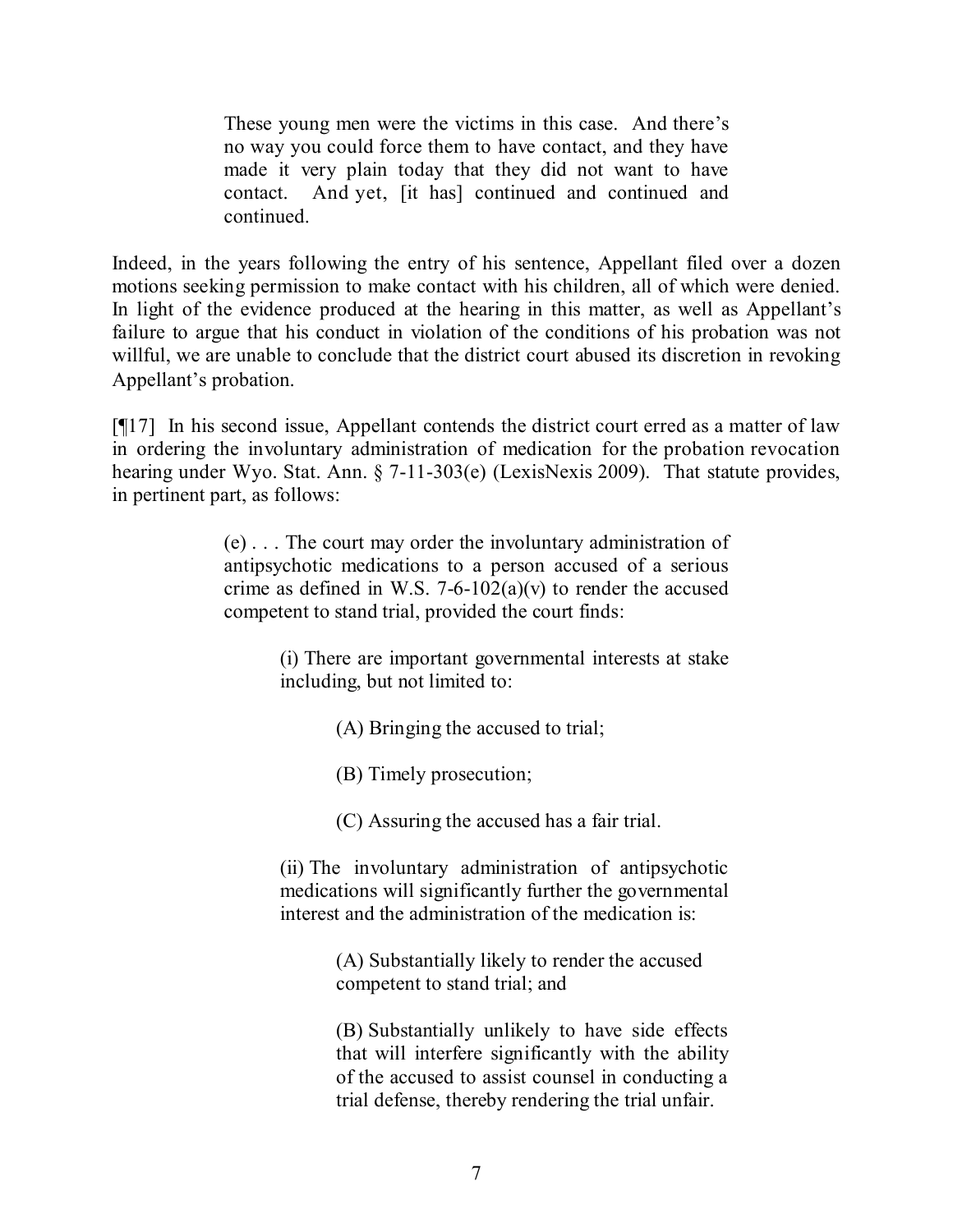(iii) That any alternative and less intrusive treatments are unlikely to achieve substantially the same results; and

(iv) The administration pursuant to a prescription by a licensed psychiatrist of the antipsychotic medications is medically appropriate and is in the best medical interests of the accused in light of the accused's medical condition. 2

Appellant claims that the provisions of Wyo. Stat. Ann. § 7-11-303(e) apply only to permit a defendant to "stand trial." He contends that the term "trial" does not include probation revocation proceedings. To support his interpretation, Appellant asserts that "there is no jury available in a probation revocation, and therefore it is not a trial" for purposes of Wyo. Stat. Ann. § 7-11-303(e). We do not agree.

[¶18] In determining whether Wyo. Stat. Ann. § 7-11-303(e) grants a court authority to order the involuntary administration of medication for probation revocation proceedings, we apply our familiar rules of statutory interpretation.

> Our paramount consideration is the legislature's intent as reflected in the plain and ordinary meaning of the words used in the statute. Initially, we determine whether the statute is clear or ambiguous.

> > A statute is clear and unambiguous if its wording is such that reasonable persons are able to agree on its meaning with consistency and predictability. Conversely, a statute is ambiguous if it is found to be vague or uncertain and subject to varying interpretations. If we determine that a statute is clear and unambiguous, we give effect to the plain language

<sup>&</sup>lt;sup>2</sup> The language of Wyo. Stat. Ann. § 7-11-303(e) follows the United States Supreme Court's decision in *Sell v. United States*, 539 U.S. 166, 123 S.Ct. 2174, 156 L.Ed.2d 197 (2003). In that case, the Court held that "the Constitution permits the Government involuntarily to administer antipsychotic drugs to a mentally ill defendant facing serious criminal charges in order to render that defendant competent to stand trial, but only if the treatment is medically appropriate, is substantially unlikely to have side effects that may undermine the fairness of the trial, and, taking account of less intrusive alternatives, is necessary significantly to further important governmental trial-related interests." *Id.*, 539 U.S. at 179, 123 S.Ct. at 2184-85.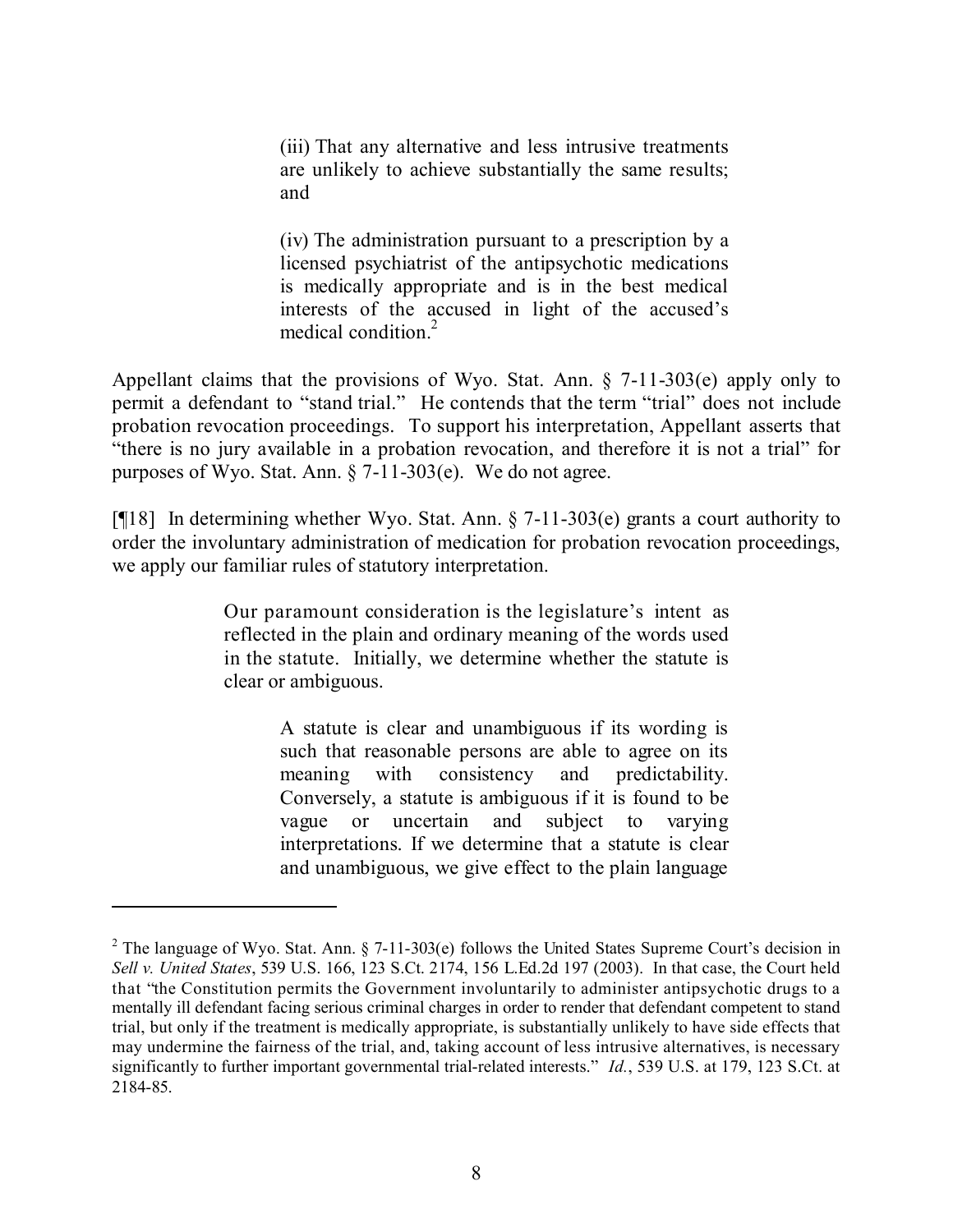of the statute.

*Spreeman*, ¶ 10, 278 P.3d at 1162.

[¶19] We conclude that the phrase "stand trial" in Wyo. Stat. Ann. § 7-11-303 clearly and unambiguously encompasses probation revocation proceedings. Our precedent establishes that sentencing is a "phase of trial" and that probation revocation proceedings are an extension of the sentencing phase:

> A probation revocation hearing is not a trial on a new criminal charge. *It is simply an extension of the sentencing procedure resulting from conviction of the basic charge*, coupled with the requirement that the probationer be afforded due process of law before being deprived of the conditional right to liberty granted by probation.

*Gailey v. State*, 882 P.2d 888, 893 (Wyo. 1994) (emphasis added); *see also Mapp*, 929 P.2d at 1226; *Eaton v. State*, 2008 WY 97, ¶ 13, 192 P.3d 36, 52 (Wyo. 2008) ("The discussion of this issue ranges far and wide in the briefs, but at this juncture we intend only to address the initial premise, i.e., that Eaton was not competent to stand trial. Our discussion of this issue pertains to both the guilt/innocence phase and the sentencing phase of the trial."); *Olsen v. State*, 2003 WY 46, ¶ 195, 67 P.3d 536, 604 (Wyo. 2003) ("Before trial, the trial court denied motions to allow a second jury to be impaneled for the sentencing phase of the trial or, in the alternative, to conduct voir dire before beginning the sentencing phase.").Accordingly, we conclude that the plain language of Wyo. Stat. Ann. § 7-11-303(e) grants a court the authority to order involuntary administration of medication in order to restore a defendant to competency for probation revocation proceedings.

[¶20] Further, we agree with the district court's conclusion that to interpret the statute as Appellant suggests would "override common sense and evident statutory purpose." *Olsen*, ¶ 104, 67 P.3d at 575. We have recognized the fundamental principles that "A criminal defendant may not be tried unless he is competent," and that "the competency requirement continues from the time of arraignment through sentencing." *Follett v. State*, 2006 WY 47, ¶ 8, 132 P.3d 1155, 1158 (Wyo. 2006). In light of these principles, as the district court noted,

> It makes no sense that the Court would have the authority to order the involuntary medication of a person accused of a crime so that he could be made competent to stand trial for that crime, but after he is adjudicated guilty of and sentenced for that crime, the Court would lose the authority to order him to be involuntarily medicated so that the sentence imposed on